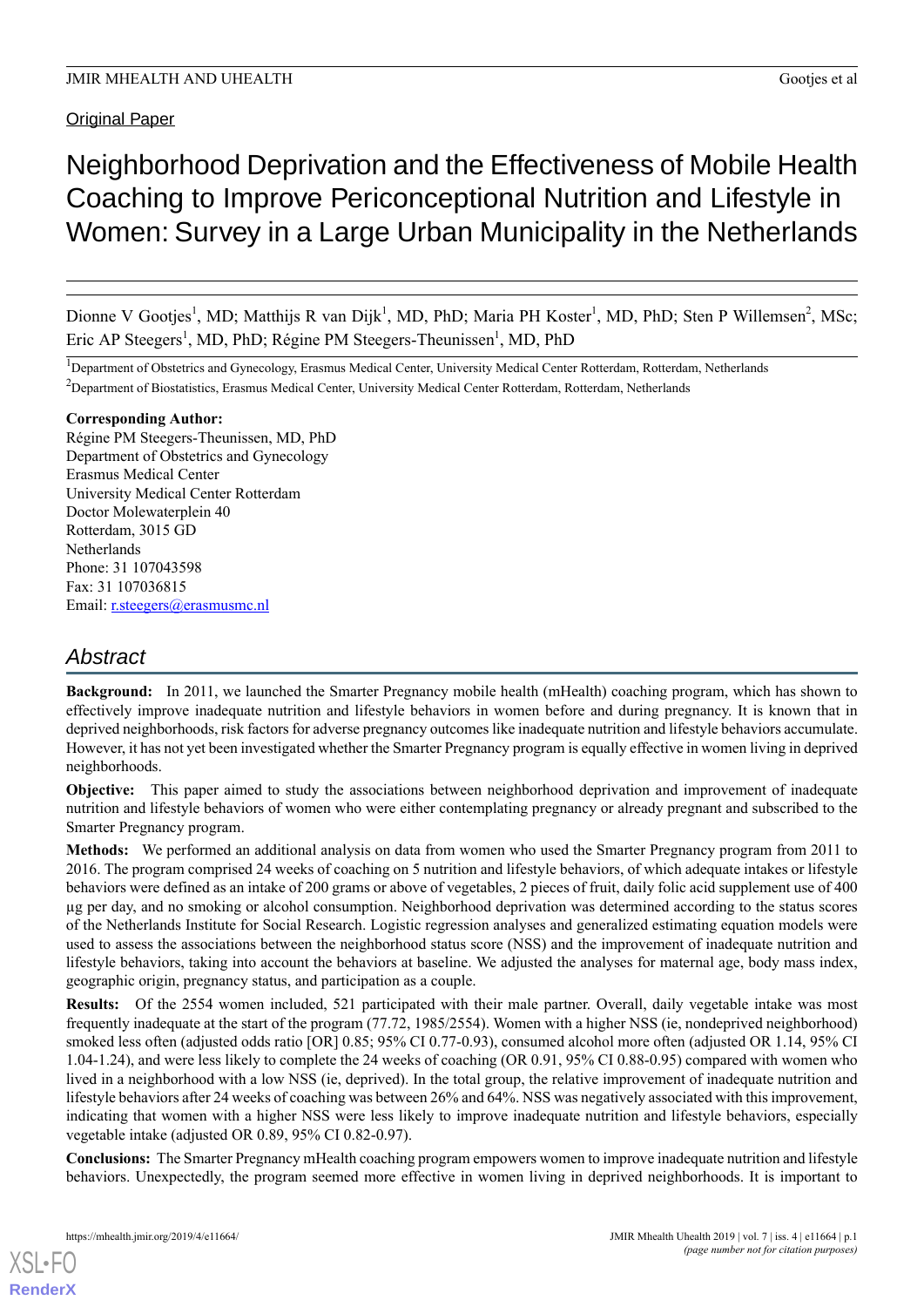unravel differences in needs and behaviors of specific target groups to further tailor the mHealth program on the basis of demographic characteristics like neighborhood deprivation.

*(JMIR Mhealth Uhealth 2019;7(4):e11664)* doi: $10.2196/11664$ 

#### **KEYWORDS**

pregnancy; telemedicine; lifestyle; nutritional status; preconception care

### *Introduction*

#### **Background**

Worldwide, there are substantial differences in perinatal morbidity and mortality rates between and within countries, which may indicate inequalities in perinatal as well as population health [[1](#page-7-0)[,2](#page-7-1)]. Several underlying factors can explain these differences such as maternal-specific (eg, age, body mass index, BMI, and parity), environmental (eg, air pollution and extreme temperature), and community-derived (eg, housing conditions and poverty) factors  $[3-6]$  $[3-6]$  $[3-6]$  $[3-6]$ . As in other countries, perinatal morbidity and mortality rates in the Netherlands also differ among districts, with particularly high mortality rates in the country's 4 largest cities. This is mainly because of the large number of deprived neighborhoods in these cities [[7](#page-7-4)[-9](#page-7-5)].

Risk factors for adverse pregnancy outcomes, such as poor nutrition, lifestyle and housing conditions as well as lower health literacy, often accumulate in residents of deprived neighborhoods [[6](#page-7-3)[,9,](#page-7-5)[10\]](#page-7-6). However, living in a deprived neighborhood itself has also been described as an independent risk factor for poor health outcomes [[11](#page-7-7)]. Exposure to the abovementioned risk factors during the periconception period (ie, the 14 weeks before conception until 10 weeks after conception) [[12](#page-8-0)[,13](#page-8-1)] can have a detrimental effect on maternal and neonatal outcome. Moreover, on the longer term, the effect of these adverse outcomes is not limited to perinatal health; it also extends to the child's health later in life [[14,](#page-8-2)[15](#page-8-3)]. Therefore, it is important to change inadequate nutrition and lifestyle behaviors during the periconception period.

According to the transtheoretical model of behavioral change, intentional behavioral change can be achieved after passing 6 different stages, from precontemplation to maintenance and termination [\[16](#page-8-4)].

However, behavioral change is more challenging for individuals who have limited health literacy or impaired financial resources, who are less educated, and live in more deprived neighborhoods [[3](#page-7-2)[,17](#page-8-5),[18\]](#page-8-6). From this background, we hypothesize that women who live in more deprived neighborhoods are less likely to improve inadequate nutrition and lifestyle behaviors before and during pregnancy compared with women who live in less deprived neighborhoods.

Currently, mobile health (mHealth) apps are widely available and used for health improvement. mHealth apps can be designed to a specific population and target of interest and may be offered anytime and anywhere at low costs. Therefore, mHealth is a promising medium to support people to improve nutrition and lifestyle behaviors [\[19](#page-8-7),[20\]](#page-8-8). In 2011, after more than 30 years of research on the impact of nutrition and lifestyle behaviors on reproduction, we developed and launched the Smarter

[XSL](http://www.w3.org/Style/XSL)•FO **[RenderX](http://www.renderx.com/)** Pregnancy mHealth coaching program [[21\]](#page-8-9) for women, together with their male partners, who are contemplating pregnancy or are already pregnant [\[22](#page-8-10)[,23](#page-8-11)]. Smarter Pregnancy is a Web-based program that can be used on a mobile device, comprising screening questions, thereafter comprising personal coaching through short message service (SMS) and email [\(Multimedia](#page-7-8) [Appendix 1\)](#page-7-8).

Previously, van Dijk et al analyzed survey data of all subscribers to the Smarter Pregnancy program to assess compliance, feasibility, usability, and first effectiveness of the program. It was shown that the program contributes to significant improvements of inadequate nutrition and lifestyle behaviors—that is, vegetable (+26%) and fruit intake (+38%), folic acid supplement use (+56%), smoking (−35%), and alcohol consumption (−42%)—in couples before and during pregnancy, which also resulted in an enhanced pregnancy chance in both fertile and subfertile couples up to 40%. Besides, a high compliance (65%) and usability were reported [\[22](#page-8-10)[,24](#page-8-12)].

#### **Objectives**

However, it has not yet been investigated whether the Smarter Pregnancy program is equally effective in women who live in deprived neighborhoods. Therefore, our current aim was to investigate in an additional analysis, associations between neighborhood deprivation and the improvement of inadequate nutrition and lifestyle behaviors of women before and during pregnancy who previously subscribed to the Smarter Pregnancy program.

## *Methods*

#### **Study Design**

We used the data of an epidemiological survey conducted among all women who subscribed to the Smarter Pregnancy program for an additional analysis [\[21](#page-8-9)]. Women and their partners living in the Netherlands were invited to subscribe to the Smarter Pregnancy program. Inclusion criteria were the following: aged between 18 and 45 years, an active wish to contemplate pregnancy, pregnant less than 13 weeks, the possession of a mobile phone with internet access, and a sufficient knowledge or understanding of the Dutch language. For male partners, the same inclusion criteria had to be met but without an upper age limit. Registration to this mHealth program was recommended to patients who visited the Division of Reproductive Medicine of the Department of Obstetrics and Gynecology of the Erasmus Medical Centre (MC) and to women who attended a community midwife in the Rotterdam area. However, as the website had an open access policy, other visitors were able to register. Although women could either participate alone or together with their male partner, because of the small sample size of couples, in this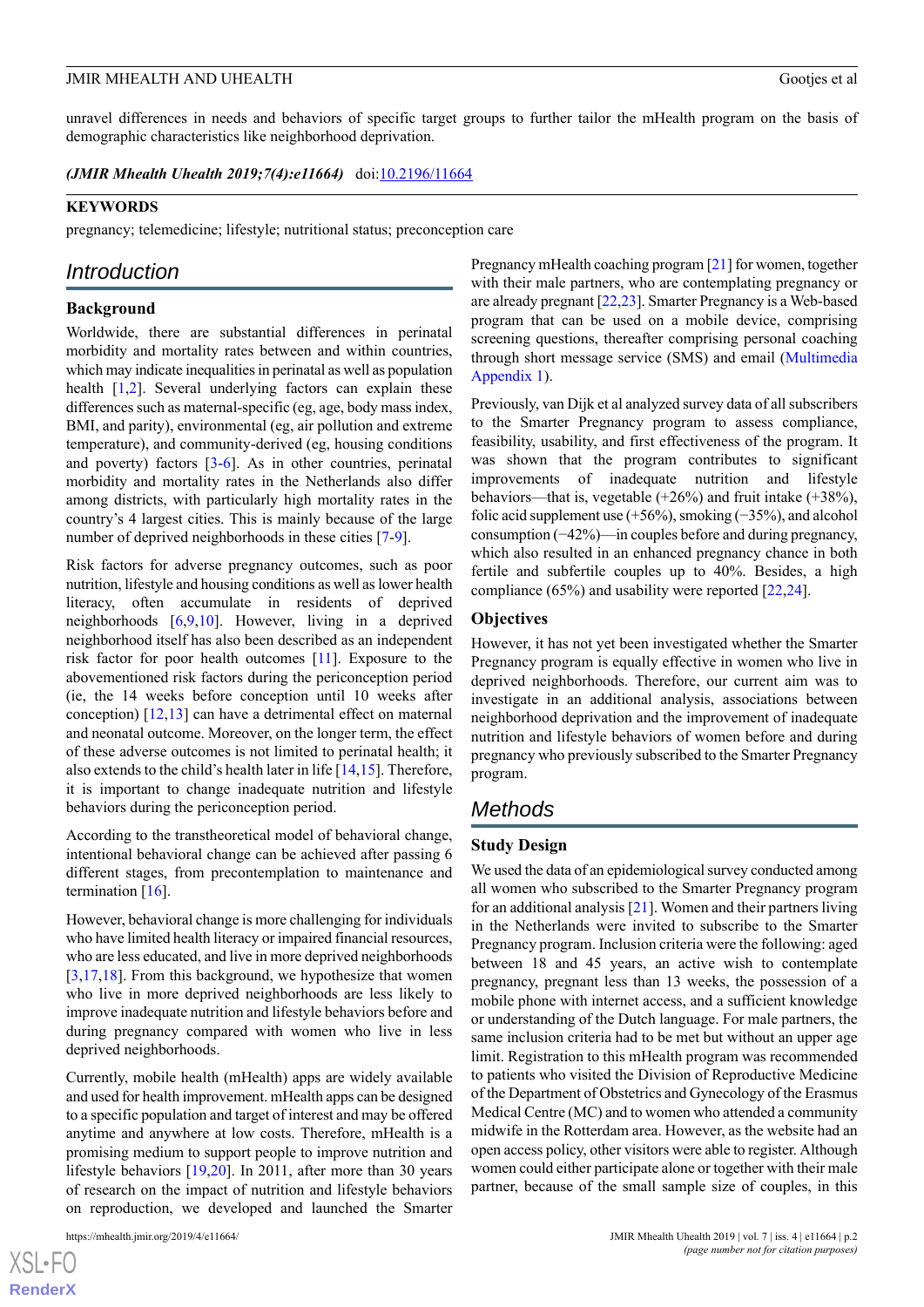study, we only analyzed data from women, and participation as a couple was taken into account as a covariate.

The coaching model developed for the Smarter Pregnancy program is based on the most recent knowledge on the effect of vegetable, fruit, and folic acid supplement intake, smoking and alcohol consumption on pregnancy chance, course, and outcome  $[18, 25, 26]$  $[18, 25, 26]$  $[18, 25, 26]$  $[18, 25, 26]$  $[18, 25, 26]$  $[18, 25, 26]$ . For the content of the platform, the stage of the model of Prochaska and Diclemente's was taken into account, which describes the readiness for behavioral change. This was implemented by informing participants about the positive effects of adequate nutrition and lifestyle behaviors on pregnancy course and outcome, which could affect the readiness to improve these behaviors [[16\]](#page-8-4). Characteristics of the attitude, social influence, and self-efficacy model were implemented by enabling individuals as well as their partners to improve behavior [[27\]](#page-8-15). Fogg's behavior model was applied by including triggers throughout the program to support motivation and thereby increase the ability to change nutrition and lifestyle behaviors [[28\]](#page-8-16). Furthermore, the Smarter Pregnancy program meets the highest rules of legislation for medical devices in Europe, and it received the Conformité Européenne, classe 1 classification (2013). Effectiveness of the program has previously been demonstrated and described by van Dijk et al [[24\]](#page-8-12).

#### **Intervention**

The coaching program starts with a baseline screening on nutrition (ie, vegetable and fruit intake and folic acid supplement use) and lifestyle (ie, smoking and alcohol consumption) behaviors that significantly affect fertility and pregnancy course and outcome [\[24](#page-8-12)]. The mHealth coaching lasts for a period of 24 weeks and only targets the nutrition and lifestyle behaviors that are inadequate at the start of the program. Coaching comprises a maximum of 3 interventions per week, comprising SMS text messages and email messages containing recommendations, vouchers, and seasonal recipes. Follow-up screening takes place at 6, 12, 18, and 24 weeks after registration ([Multimedia Appendix 2](#page-7-9)). Besides nutrition and lifestyle behaviors, there are additional questions addressing pregnancy status and BMI. The technical programming is executed by Peercode BV. A detailed description of the content of the Smarter Pregnancy program has previously been published by van Dijk et al [\[22](#page-8-10)].

#### **Data Collection**

Data were collected through the Smarter Pregnancy program itself. Demographic characteristics and anthropometric measurements of the participants were retrieved from the Smarter Pregnancy database—zip code, sex (male or female), age (continuous), pregnancy status (pregnant or not pregnant), and BMI (calculated from self-reported height and weight). Geographic origin was not reported by participants themselves. Therefore, we used the surnames of the participants to ascribe them a geographic origin, a method that is considered valid when self-identification is not available [\[29](#page-8-17)]. Classification was performed by 3 investigators (DG, MRD, and MPHK) who separately categorized all participants' surnames into 2 groups, that is, Western (Europe, excluding Turkey, North America, Oceania, Indonesia, and Japan) and non-Western (Africa, Latin

America, Asia excluding Indonesia and Japan, and Turkey) origin. Any disagreement was resolved by discussion among the 3 investigators, which was the case within 7.6% (195/2554) of the surnames.

#### **Outcomes**

Compliance to the Smarter Pregnancy program was defined as the percentage of participants who filled in the last questionnaire of the program after 24 weeks of coaching. At baseline and after 24 weeks of coaching, the reported nutrition and lifestyle behaviors were classified as adequate or inadequate. Adequate behavior was defined as a daily intake of at least 200 grams of vegetables and at least 2 pieces of fruit, daily folic acid supplement use of at least 400 µg starting before conception and lasting until the 12th week of pregnancy, and no smoking or alcohol consumption [[30\]](#page-8-18).

To adjust for nutrition and lifestyle behaviors, a total risk score (TRS) was calculated. For vegetable and fruit intake, folic acid supplement, and alcohol use, 0 points were assigned in case a participant had an adequate intake or use [\[24](#page-8-12)]. For inadequate intake or use, 3 points were assigned. For smoking, 6 points were assigned in case of inadequate use, because of its known strong negative impact on pregnancy course and outcome [[25,](#page-8-13)[31\]](#page-8-19). Consequently, TRS in this study ranges from 0 (most adequate) to 18 (most inadequate).

To assign participants a neighborhood deprivation state, the status scores of the Netherlands Institute for Social Research were used. These scores follow a standard normal distribution by design and are calculated for all 4-digit zip codes in the Netherlands on the basis of 4 neighborhood characteristics—the average income, the number of nonemployed residents, the number of lower educated residents, and the number of households with a low income [\[32](#page-8-20)]. When the neighborhood status score (NSS) is low, this indicates a deprived neighborhood. A high NSS indicates a nondeprived neighborhood [[33](#page-8-21)]. Since 1998, NSS is calculated every 4 years. For this study, the NSS of the year 2014 was used to determine the classification of the neighborhood participants lived in while using the Smarter Pregnancy program. In 2014, the interquartile range (IQR) of the NSS in the Netherlands was –0.57 to 0.71.

#### **Data Analysis**

All participants who started the program were included in the analysis at baseline. However, improvement of nutrition and lifestyle behaviors was only examined in those individuals who scored inadequate at any of these behaviors at the start of the program. To minimize selection bias, multiple imputation using chained equations was performed to handle missing data of women who prematurely resigned from the program. For those women, it was assumed that the adequacy of their nutrition and lifestyle behaviors at the last reported screening moment would not have changed until the end of the program (24 weeks).

Univariate linear and logistic regression analysis was used to study associations between demographic characteristics of the study population (maternal age, BMI, geographic origin, pregnancy status, whether a woman participated as a couple or alone, and TRS) and the NSS at the start of the program. Logistic regression analysis was used to examine the association between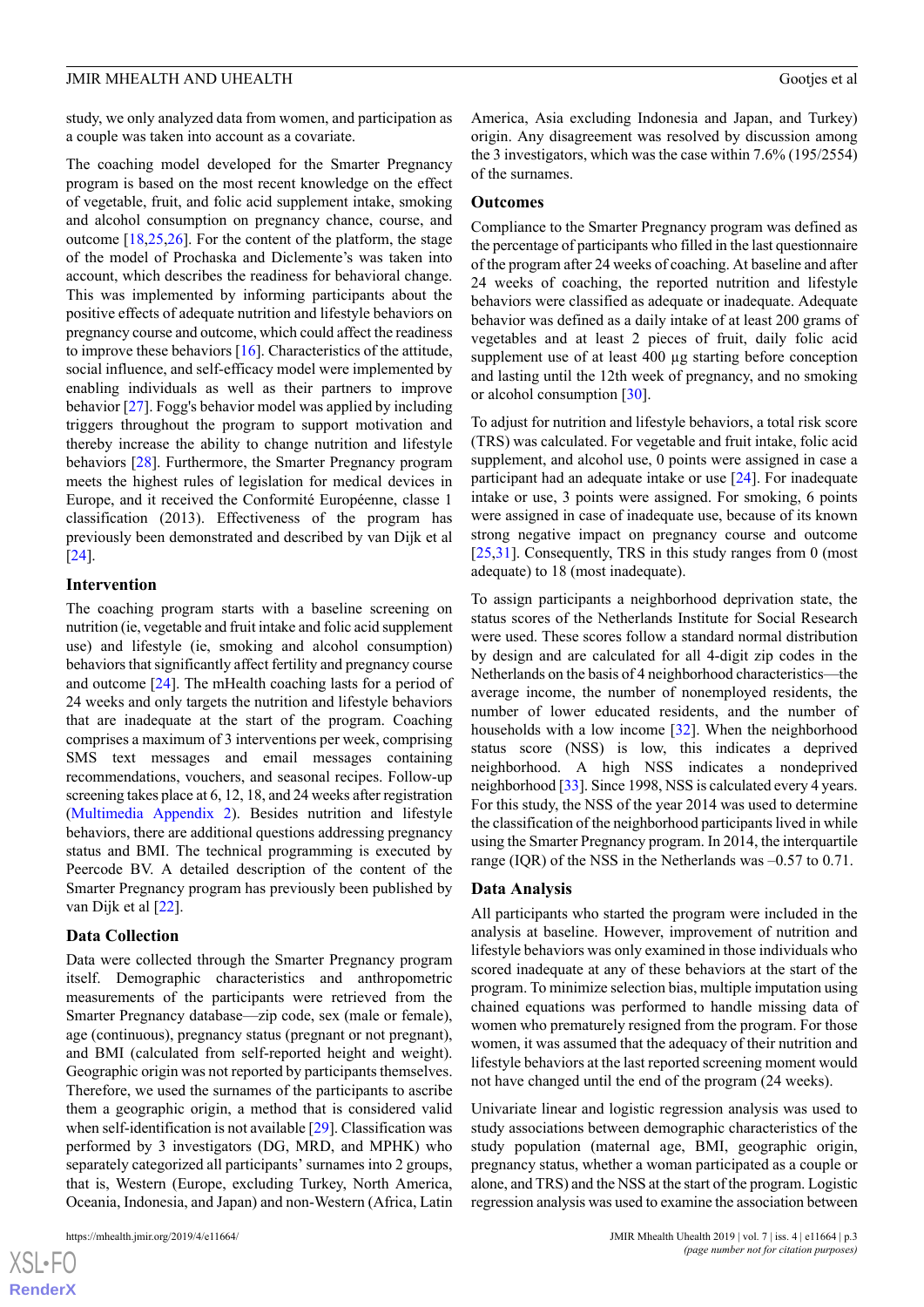the NSS and (in) adequate nutrition and lifestyle behaviors at the start of the program. To study the improvement of inadequate nutrition and lifestyle behaviors after 24 weeks of coaching, generalized estimating equations with an independent working correlation matrix were used to model the fraction of the study population that scored inadequate at baseline, taking into account that less improvement may be expected when less women show inadequate behavior at baseline. Interaction tests were performed to study interactions of geographic origin, participation as a couple, or being pregnant at the start of the program on the association between NSS and nutrition and lifestyle behaviors.

Statistical analyses were performed using SPSS version 21 software package (IBM Corp) and R version 3.4 (Foundation for Statistical Computing). *P*<.05 values were considered statistically significant. No alpha adjustment for multiple comparisons was made.

#### **Ethical Approval**

Details of ethical approval included the following: This survey was conducted according to the guidelines laid down in the Declaration of Helsinki. All procedures involving patients were approved by the Medical Ethical and Institutional Review Board of the Erasmus MC, University Medical Centre, Rotterdam, the Netherlands (MEC-2011–524, approved on 22 December 2011). Digital informed consent was obtained from all participants.

## *Results*

#### **General Characteristics**

A total of 3776 women registered to the Smarter Pregnancy program, out of which 32.36% (1222/3776) of the women were excluded because of absence of activating the registration, incomplete registration, or incomplete data entry at the start of the program ([Figure 1\)](#page-3-0). Consequently, a total of 2554 women were included in the analysis, out of which 521 participated with their male partner. The median age of women at the start of the program was 31 years and most women were of Western geographic origin (72.91% (1862/2554)). Of all nutrition and lifestyle behaviors, daily vegetable intake was most frequently inadequate at the start of the program (77.72%(1985/2554) [Table 1](#page-4-0)).

Women with a higher NSS (ie, who lived in a less deprived neighborhood) were older (beta=.04; 95% CI 0.03-0.05) and more often participated as a couple (beta=.18; 95% CI 0.11-0.25). Moreover, these women were more often pregnant at the start of the program (beta=−.30; 95% CI −0.41 to −0.19), had a lower BMI (beta=−.03; 95% CI −0.04 to −0.02), and were less often of non-Western geographic origin (beta=−0.78; 95% CI −0.85 to −0.70; [Table 2\)](#page-4-1).

Compliance to the Smarter Pregnancy program was 68.17% (1741/2554; [Figure 1\)](#page-3-0). Women with a higher NSS were less likely to finish the 24 weeks of coaching (odds ratio [OR] 0.91, 95% CI 0.88-0.95).

<span id="page-3-0"></span>**Figure 1.** Flowchart of study participants that completed or resigned from the Smarter Pregnancy mobile health coaching program.



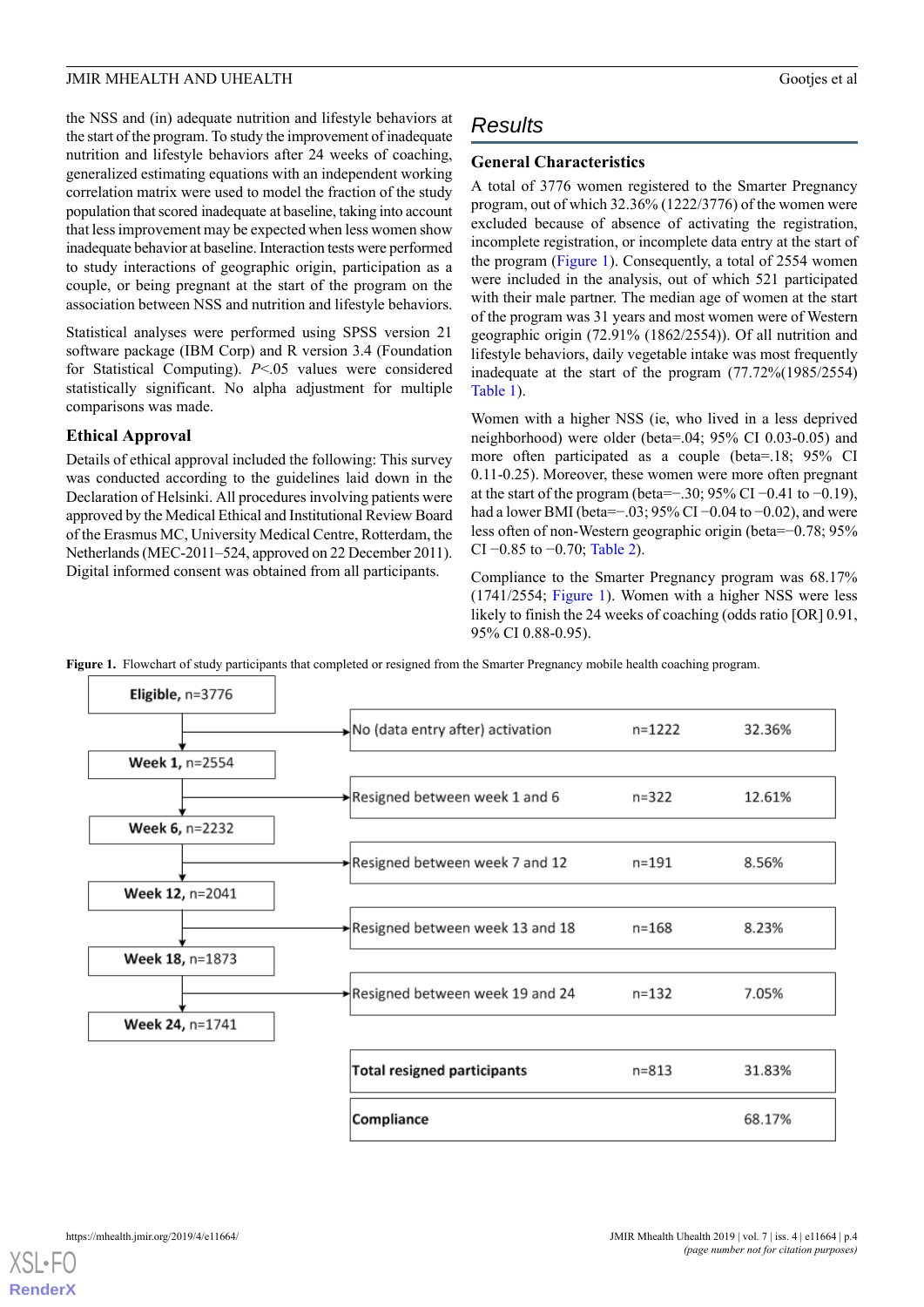<span id="page-4-0"></span>**Table 1.** Demographics of the study population and nutrition and lifestyle behaviors at the start and after 24-weeks of coaching with the Smarter Pregnancy mobile health coaching program (N=2554).

| Characteristics                                                 | <b>Statistics</b>          |
|-----------------------------------------------------------------|----------------------------|
| <b>Demographics</b>                                             |                            |
| Age <sup>a</sup> (years), median $(IQR^b)$                      | 31 (28 to 34)              |
| Neighborhood status score, median (IQR)                         | $-0.18$ ( $-1.14$ to 0.69) |
| Pregnant at baseline (yes), n (%)                               | 1300 (50.90)               |
| Body mass index <sup>a</sup> (kg/m <sup>2</sup> ), median (IQR) | 23.9 (21.4 to 27.5)        |
| Participating as couple (yes), n (%)                            | 521 (20.4)                 |
| Geographic origin <sup>a</sup> (Western), n (%)                 | 1862 (72.91)               |
| Nutrition and lifestyle behaviors                               |                            |
| Vegetable intake (inadequate), n (%)                            |                            |
| At start of the program                                         | 1985 (77.72)               |
| At 24 weeks                                                     | 1462 (57.24)               |
| Fruit intake (inadequate), n (%)                                |                            |
| At start of the program                                         | 1024 (40.09)               |
| At 24 weeks                                                     | 576 (22.6)                 |
| Folic acid supplement use (inadequate), n (%)                   |                            |
| At start of the program                                         | 316(12.4)                  |
| At 24 weeks                                                     | 114(4.5)                   |
| Smoking (yes), n (%)                                            |                            |
| At start of the program                                         | 252(9.9)                   |
| At 24 weeks                                                     | 182(7.1)                   |
| Alcohol consumption (yes), n (%)                                |                            |
| At start of the program                                         | 605(23.7)                  |
| At 24 weeks                                                     | 339 (13.3)                 |
| Total risk score, median (IQR)                                  | $3(1-6)$                   |

<span id="page-4-1"></span><sup>a</sup>Age, body mass index, and geographic origin were missing in 1.2%, 0.4%, and 9.6% of the study population, respectively. <sup>b</sup>IQR: interquartile range.

Table 2. Univariate associations between the neighborhood status score and demographic factors (N=2554).

| Characteristic                                    | $B^a$ (95% CI)                 | $P$ value |
|---------------------------------------------------|--------------------------------|-----------|
| $Ageb$ (years)                                    | $0.04$ (0.04 to 0.05)          | < 0.01    |
| Pregnant at baseline (yes)                        | $-0.30$ ( $-0.41$ to $-0.19$ ) | < 0.01    |
| Body mass index <sup>b</sup> (kg/m <sup>2</sup> ) | $-0.03$ ( $-0.04$ to $-0.02$ ) | < 0.01    |
| Participating as couple (yes)                     | $0.18(0.11 \text{ to } 0.25)$  | < 0.01    |
| Geographic origin <sup>b</sup> (non-Western)      | $-0.78$ ( $-0.85$ to $-0.70$ ) | < 0.01    |
| Total risk score                                  | $-0.01$ ( $-0.02$ to 0.001)    | .42       |

<sup>a</sup>β: effect size.

<sup>b</sup>Age, body mass index, and geographic origin were missing in 1.2%, 0.4%, and 9.6% of the study population, respectively.

**[RenderX](http://www.renderx.com/)**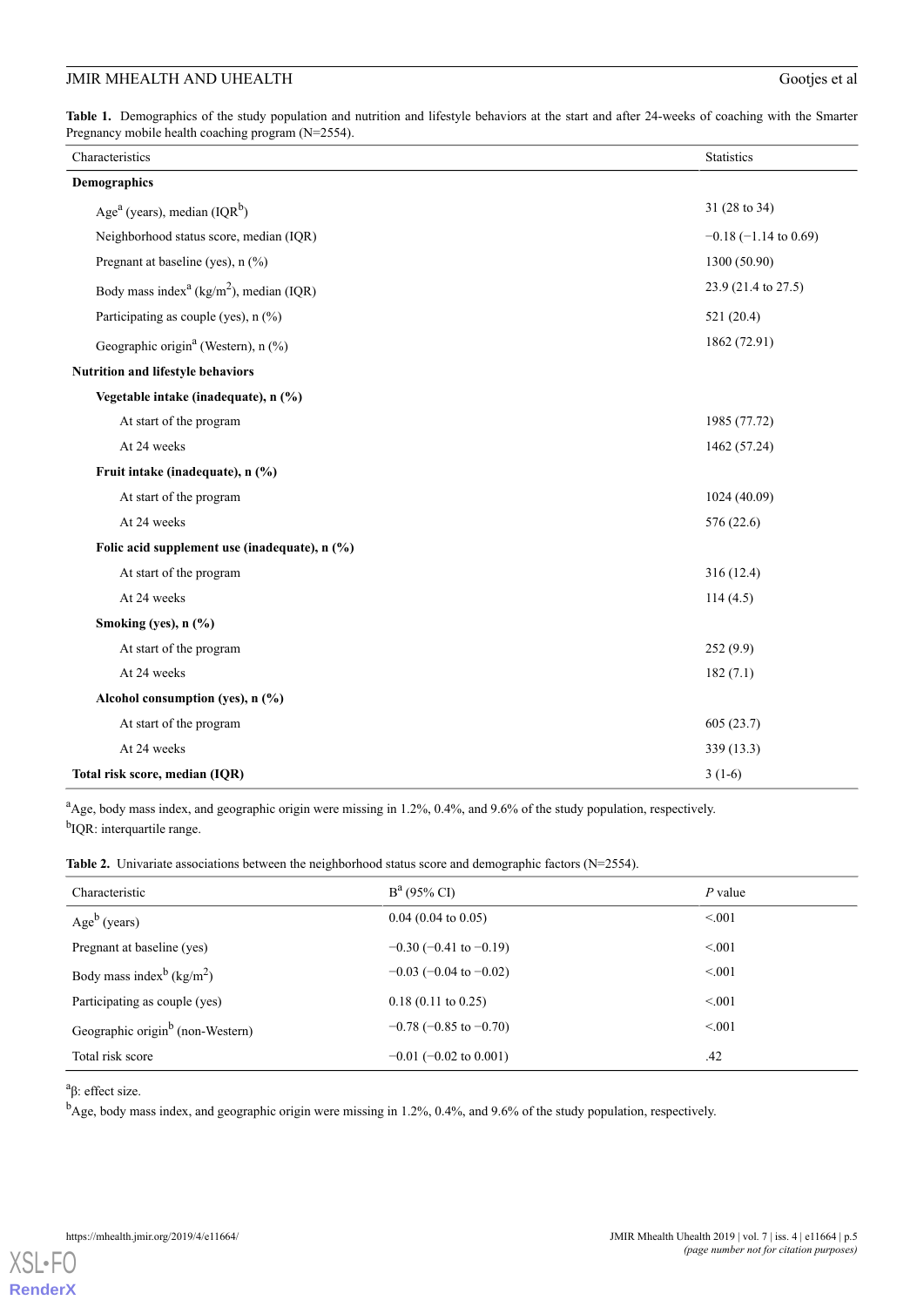<span id="page-5-0"></span>**Table 3.** The association between the neighborhood status score and inadequate nutrition and lifestyle behaviors in all participating women at the start of the program (N=2554).

| Nutrition and lifestyle behaviors      | Crude, OR <sup><math>a</math></sup> (95% CI) | $P$ value | Adjusted <sup>b</sup> , OR (95% CI) | $P$ value |
|----------------------------------------|----------------------------------------------|-----------|-------------------------------------|-----------|
| Vegetable intake (inadequate)          | $1.04(0.98-1.11)$                            | .21       | $1.04(0.98-1.12)$                   | .20       |
| Fruit intake (inadequate)              | $1.03(0.97-1.09)$                            | .29       | $1.01(0.95-1.07)$                   | .74       |
| Folic acid supplement use (inadequate) | $1.00(0.92 - 1.08)$                          | .94       | $1.00(0.90-1.09)$                   | .85       |
| Smoking (yes)                          | $0.85(0.78-0.92)$                            | < 0.01    | $0.85(0.77-0.93)$                   | < 0.01    |
| Alcohol consumption (yes)              | $1.23(1.15-1.32)$                            | < 0.01    | $1.14(1.04-1.24)$                   | .004      |

<sup>a</sup>OR: odds ratio.

<span id="page-5-1"></span><sup>b</sup>Adjusted for body mass index, age, geographic origin, pregnancy status, and participation as a couple.

**Table 4.** The association between the neighborhood status score and improvement of inadequate nutrition and lifestyle behaviors after 24 weeks of coaching in all women who scored inadequately at the start of the mobile health program.

| Nutrition and lifestyle behaviors                | Crude, OR <sup><math>a</math></sup> (95% CI) | $P$ value | Adjusted <sup>b</sup> , OR (95% CI) <i>P</i> value |     |
|--------------------------------------------------|----------------------------------------------|-----------|----------------------------------------------------|-----|
| Vegetable intake (inadequate) $(n=1462)$         | $0.86(0.79-0.94)$                            | .001      | $0.89(0.82 - 0.97)$                                | .02 |
| Fruit intake (inadequate) $(n=576)$              | $0.90(0.81-1.00)$                            | .051      | $0.93(0.84-1.04)$                                  | .21 |
| Folic acid supplement use (inadequate) $(n=114)$ | $1.00(0.80-1.24)$                            | .97       | $1.02(0.80-1.30)$                                  | .87 |
| Smoking (yes) $(n=182)$                          | $0.87(0.69-1.10)$                            | .23       | $0.90(0.69-1.16)$                                  | .40 |
| Alcohol consumption (yes) $(n=339)$              | $1.04(0.9-1.19)$                             | .57       | $1.05(0.91-1.21)$                                  | .49 |

<sup>a</sup>OR: odds ratio.

<sup>b</sup>Adjusted for body mass index, age, geographic origin, pregnancy status and participation as a couple.

#### **Nutrition and Lifestyle Behaviors**

As coaching was only aimed at nutrition and lifestyle behaviors that were reported as inadequate at the start of the program, improvement of these behaviors was only studied in subsets of women. Overall, women who used the Smarter Pregnancy program improved all nutrition and lifestyle behaviors ([Table](#page-4-0) [1\)](#page-4-0). At the start of the program, vegetable intake was most frequently inadequate (77.72% (1985/2554)). After 24 weeks of coaching, this was reduced to 57.24% (1462/2554), which is a relative improvement of 26%. The largest improvement (relative improvement of 64%) was achieved for folic acid supplement use; this was inadequate in  $12.4\%$  (316/2554) women at the start of the program and reduced to 4.5% (114/2554) after 24 weeks.

At the start of the program, no statistically significant association between NSS and inadequate vegetable and or fruit intake was found. However, women with a higher NSS were significantly less likely to smoke (adjusted OR 0.85; 95% CI 0.77-0.93) but more likely to consume alcohol (adjusted OR 1.14, 95% CI 1.04-1.24; [Table 3\)](#page-5-0). NSS was not associated with the amount of improvement in smoking and alcohol consumption after 24 weeks of coaching [\(Table 4\)](#page-5-1). However, NSS was significantly negatively associated with improvement of vegetable intake after 24 weeks of coaching—women with a higher NSS improved their vegetable intake less than women with a lower NSS (adjusted OR 0.89, 95% CI 0.82-0.97). Improvement of the other nutrition and lifestyle behaviors did not significantly depend on NSS ([Table 4](#page-5-1)).

Interaction tests showed that the association between NSS and nutrition and lifestyle behaviors was not significantly different

 $XS$  • FO **[RenderX](http://www.renderx.com/)** in women who did or did not participate as a couple and who were pregnant or not pregnant at the start of the program. However, at the start of the program, the association between NSS and alcohol consumption was stronger in non-Western (adjusted OR 1.74, 95% CI 1.33-2.28) compared with Western women (adjusted OR 1.12; 95% CI 1.00-1.25). This difference between non-Western and Western women was not observed for the association between the NSS and improvement of alcohol consumption.

## *Discussion*

#### **Principal Findings**

Following the results of van Dijk et al, this study demonstrated that women improve their inadequate nutrition and lifestyle behaviors after 24 weeks of mHealth coaching using the Smarter Pregnancy program [[22\]](#page-8-10). However, especially with regard to vegetable intake, this improvement is less in women living in a lesser deprived neighborhood (higher NSS). Although women with a higher NSS were less likely to smoke and more likely to consume alcohol at the start of the program compared with women with a lower NSS, we observed no significant differences in the amount of improvement of these lifestyle behaviors. Furthermore, NSS was significant and negatively associated with compliance to the Smarter Pregnancy program; women with a higher NSS were less likely to complete the 24 weeks of coaching than women with a lower NSS.

#### **Comparison With Previous Work**

Currently, a growing number of mHealth apps are developed for personal lifestyle and medical health care support. These apps provide interaction and targeted information on particular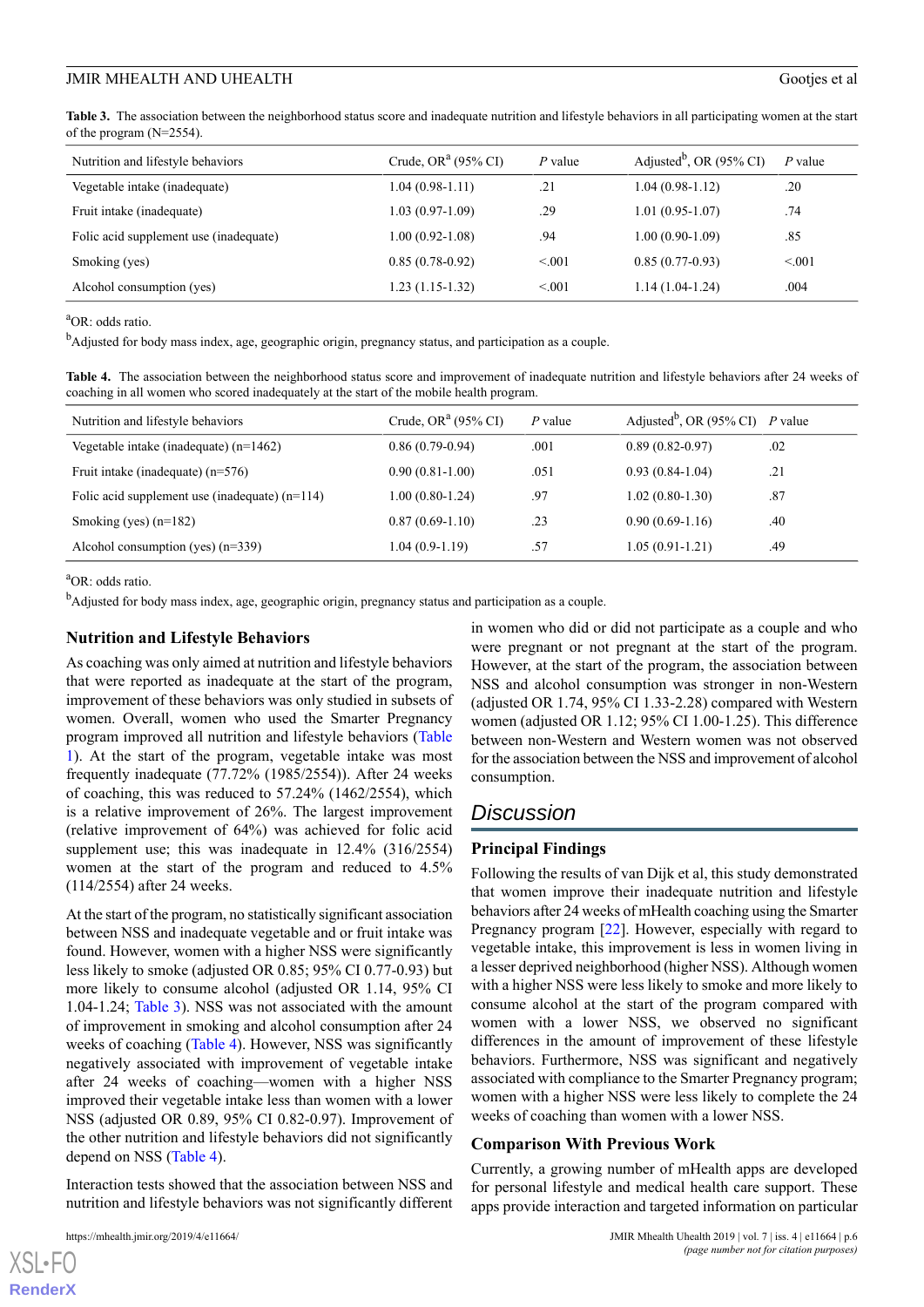domains for specific target groups, and improvement in self-reported health behaviors because these apps are observed. Specifically, decreased tobacco use, increased vitamin intake, and more frequent healthy food intake have been reported after coaching by apps designed to encourage healthy behavior. Therefore, in our opinion, it is important to conduct profound research both in low- and middle- as well as in high income countries before these apps can be implemented in medical health care [[34\]](#page-8-22).

In this study's population, women who lived in less deprived neighborhoods were less likely to smoke but more likely to consume alcohol, which is in line with previous studies [[9](#page-7-5)[,35](#page-9-0),[36\]](#page-9-1). Despite recent studies stating that residents who live in deprived neighborhoods are difficult to motivate to change unhealthy behaviors  $[3,17,18]$  $[3,17,18]$  $[3,17,18]$  $[3,17,18]$  $[3,17,18]$ , in this study, those women were more likely to complete the 24 weeks of mHealth coaching and improve their nutrition and lifestyle behaviors more than women who live in less deprived neighborhoods. This is rather surprising as we expected the opposite, namely that higher educated women, more often living in a neighborhood with a higher NSS, have generally higher health literacy skills compared with women from a neighborhood with a lower NSS and therefore improve behaviors more quickly [\[37](#page-9-2)]. An explanation may be that higher educated women believe that they already have healthy behaviors and do not need to change [[37,](#page-9-2)[38\]](#page-9-3). In addition, our previously conducted focus group study among women participating in the Smarter Pregnancy program reported that higher educated women showed a lower compliance and appreciated the program less than middle- and low-educated women, who often live in neighborhoods with lower NSS [[39\]](#page-9-4). This is in line with the fact that the content of the coaching is compiled so that it matches the skills and knowledge of the largest population of middle- and low-educated women who generally have a higher prevalence of unhealthy lifestyle behaviors.

#### **Strengths and Limitations**

Strengths of this study are the large number of included participants (N=2554), the high overall compliance of 68.17% (1741/2554) of women who completed the 24 weeks of coaching, the fact that several potential confounders were taken into account in the adjusted models, and the imputation of missing data. In this study, NSS—based on a well-defined index—was used as a proxy for socioeconomic health inequality among neighborhoods. This continuous measure of neighborhood deprivation was used instead of a dichotomous measure (ie, deprived vs nondeprived), which provides a more precise evaluation of the effect of neighborhood deprivation. The use of area-based indices as a proxy for socioeconomic health is well supported in the literature; thus, the used neighborhood deprivation index can be considered a valid indicator [[40,](#page-9-5)[41](#page-9-6)]. NSS is a measure based on factors that are specific for (the residents in) that particular neighborhood. Indeed, we found that NSS is a representative measure for deprivation characteristics on the individual level; in less deprived neighborhoods, participating women had a lower BMI and were more likely to be of non-Western geographic origin. Furthermore, the distribution of NSS in this study cohort (IQR

 $XS$ -FO **[RenderX](http://www.renderx.com/)** −1.14 to 0.69, data not shown) was comparable with the national NSS in the year 2014 (IQR −0.57 to 0.71).

Despite the fact that the inclusion period of the study population and the coaching with the Smarter Pregnancy program covers several years, the NSS of 2014 was used as the measure of neighborhood deprivation for the whole study population. As the NSS and the ratio of score among the neighborhoods do not change much over time, we consider this a valid determinant of the neighborhood deprivation within the study population.

Although geographic origin is known to be a potential confounding variable for associations with deprivation, information regarding geographic origin was not directly available from our database. To take geographic origin into account, we retrospectively performed geographic classification. This approach is considered a valid method for ascribing individuals to geographic groups when self-identification is not available [\[29](#page-8-17)], but unfortunately, it does not permit any further subdivision into more specific geographic groups besides Western and non-Western.

Limitations of this study are the absence of validation of nutritional status by biomarkers and the absence of a control group, although this is inherent to this study's design. Furthermore, the Smarter Pregnancy program was only available in Dutch and on multiple devices with internet access and preferably a mobile phone. Consequently, only those familiar with the Dutch language and in possession of a mobile phone with internet access participated. Over 95% of all women and men of reproductive age living in the Netherlands have internet access on their mobile phone, making the program properly accessible [\[42](#page-9-7)]. However, a selection may have occurred of only those familiar with the Dutch language, who are mainly of Western origin. This is reflected by the fact that over 80% of the women in this study were of Western geographic origin, although, on the basis of the population distribution of the city of Rotterdam, a percentage of 62% was to be expected [[43\]](#page-9-8). Misclassification of the geographic origin because of incorrect assignment cannot be excluded. However, the surname-based method for ascribing individuals to geographic groups when self-identification is not available is previously described as a valid method. Another form of selection bias may have been induced as the Smarter Pregnancy program was not routinely used or recommended as part of (pre) pregnancy care, and participants mostly subscribed upon their own initiative. Therefore, women could have been mainly women who are already intrinsically motivated to change nutrition and lifestyle behaviors before starting the mHealth program. Together, these limitations may contribute to the generalizability of this study's results.

#### **Conclusions and Future Perspectives**

Overall, we can conclude that the Smarter Pregnancy mHealth coaching program is able to motivate and support women from more and less deprived neighborhoods to improve their nutrition and lifestyle behaviors. However, women who live in more deprived neighborhoods seem to improve their nutrition and lifestyle behaviors more compared with women from less deprived neighborhoods.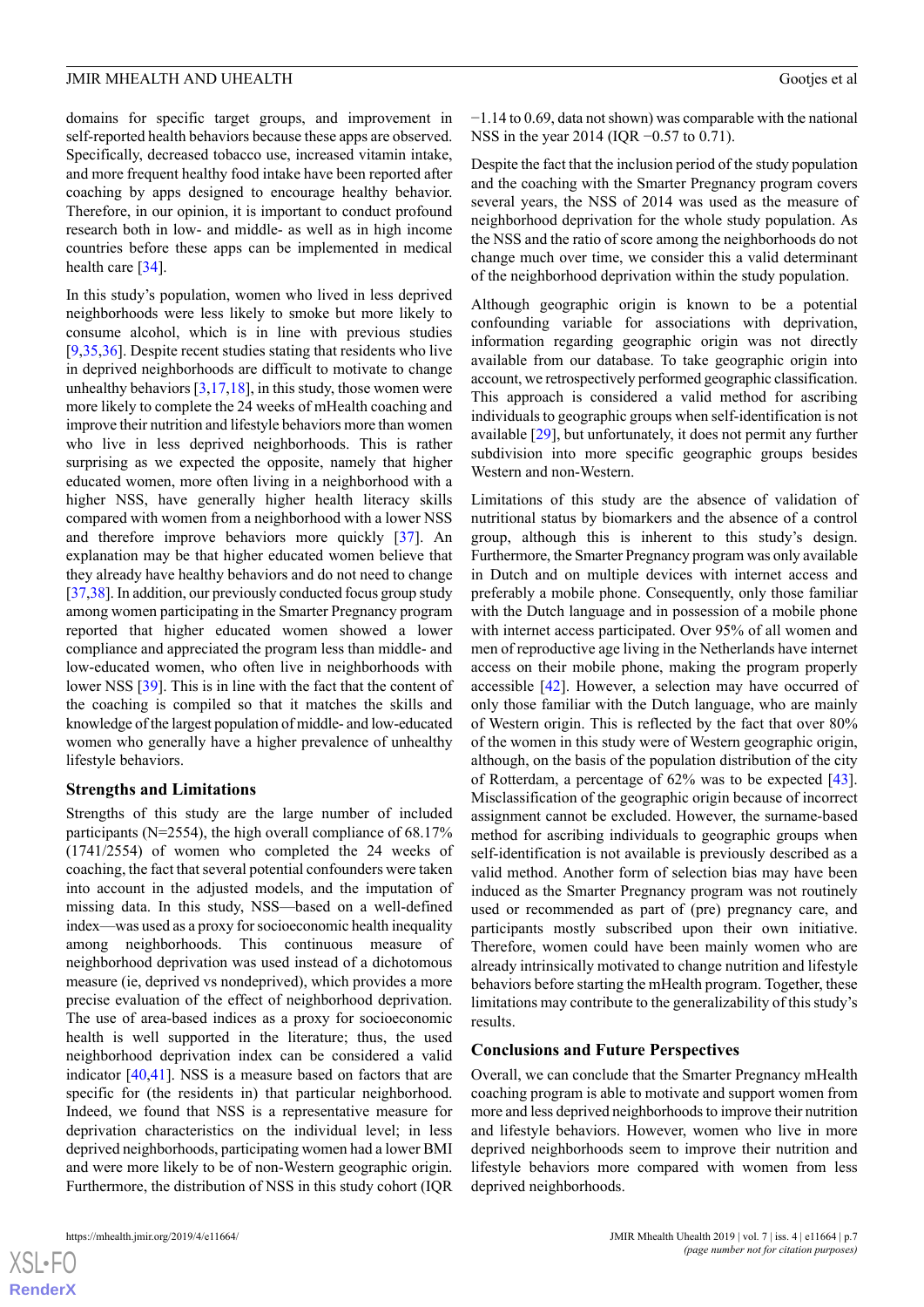Together, these findings underline the need for a more tailored version of the program, adapted to the needs of its participants on the basis of demographic characteristics, so that the program

can adequately and optimally empower all women to improve their nutrition and lifestyle behaviors.

#### **Acknowledgments**

This research was funded by the Department of Obstetrics and Gynecology, Erasmus University Medical Centre, Rotterdam, the Netherlands, a grant of the health care insurance company ZilverenKruis and Achmea, the Netherlands (StichtingAchmeaGezondheidszorg, 2011), and by the Erasmus MC Medical Research Advisory Committee (Mrace) program Health Care Efficiency Research.

#### **Authors' Contributions**

DVG, MRvD, and MPHK analyzed and interpreted all data and wrote the first version of the manuscript. SPW contributed to the data analysis. RPMST designed the study and contributed to all aspects of the study. MRvD acquired the data. DVG, MRvD, MPHK, SPW, EAPS, and RPMST revised all versions of the manuscript. All authors approved the final version.

#### **Conflicts of Interest**

<span id="page-7-8"></span>None declared.

### **Multimedia Appendix 1**

<span id="page-7-9"></span>Smarter Pregnancy program.

[[PDF File \(Adobe PDF File\), 85KB](https://mhealth.jmir.org/article/downloadSuppFile/11664/93115) - [mhealth\\_v7i4e11664\\_app1.pdf](https://mhealth.jmir.org/article/downloadSuppFile/11664/93115) ]

#### **Multimedia Appendix 2**

Description of the coaching program.

<span id="page-7-0"></span>[[PDF File \(Adobe PDF File\), 76KB](https://mhealth.jmir.org/article/downloadSuppFile/11664/93117) - [mhealth\\_v7i4e11664\\_app2.pdf](https://mhealth.jmir.org/article/downloadSuppFile/11664/93117) ]

#### <span id="page-7-1"></span>**References**

- <span id="page-7-2"></span>1. Mackenbach JP. The persistence of health inequalities in modern welfare states: the explanation of a paradox. Soc Sci Med 2012 Aug;75(4):761-769. [doi: [10.1016/j.socscimed.2012.02.031\]](http://dx.doi.org/10.1016/j.socscimed.2012.02.031) [Medline: [22475407\]](http://www.ncbi.nlm.nih.gov/entrez/query.fcgi?cmd=Retrieve&db=PubMed&list_uids=22475407&dopt=Abstract)
- 2. World Health Organization. 2018. Key concepts: Social determinants of health URL: [http://www.who.int/social\\_determinants/](http://www.who.int/social_determinants/thecommission/finalreport/key_concepts/en/) [thecommission/finalreport/key\\_concepts/en/](http://www.who.int/social_determinants/thecommission/finalreport/key_concepts/en/) [accessed 2018-07-10] [\[WebCite Cache ID 70o62UC7h\]](http://www.webcitation.org/70o62UC7h)
- 3. de Graaf JP, Steegers EA, Bonsel GJ. Inequalities in perinatal and maternal health. Curr Opin Obstet Gynecol 2013 Apr;25(2):98-108. [doi: [10.1097/GCO.0b013e32835ec9b0](http://dx.doi.org/10.1097/GCO.0b013e32835ec9b0)] [Medline: [23425665\]](http://www.ncbi.nlm.nih.gov/entrez/query.fcgi?cmd=Retrieve&db=PubMed&list_uids=23425665&dopt=Abstract)
- <span id="page-7-3"></span>4. Leddy MA, Power ML, Schulkin J. The impact of maternal obesity on maternal and fetal health. Rev Obstet Gynecol 2008;1(4):170-178. [Medline: [19173021\]](http://www.ncbi.nlm.nih.gov/entrez/query.fcgi?cmd=Retrieve&db=PubMed&list_uids=19173021&dopt=Abstract)
- <span id="page-7-4"></span>5. Weck RL, Paulose T, Flaws JA. Impact of environmental factors and poverty on pregnancy outcomes. Clin Obstet Gynecol 2008 Jun;51(2):349-359. [doi: [10.1097/GRF.0b013e31816f276e](http://dx.doi.org/10.1097/GRF.0b013e31816f276e)] [Medline: [18463465](http://www.ncbi.nlm.nih.gov/entrez/query.fcgi?cmd=Retrieve&db=PubMed&list_uids=18463465&dopt=Abstract)]
- 6. Metcalfe A, Lail P, Ghali WA, Sauve RS. The association between neighbourhoods and adverse birth outcomes: a systematic review and meta-analysis of multi-level studies. Paediatr Perinat Epidemiol 2011 May;25(3):236-245. [doi: [10.1111/j.1365-3016.2011.01192.x](http://dx.doi.org/10.1111/j.1365-3016.2011.01192.x)] [Medline: [21470263\]](http://www.ncbi.nlm.nih.gov/entrez/query.fcgi?cmd=Retrieve&db=PubMed&list_uids=21470263&dopt=Abstract)
- <span id="page-7-5"></span>7. de Graaf JP, Ravelli AC, Wildschut HI, Denktaş S, Voorham AJ, Bonsel GJ, et al. [Perinatal outcomes in the four largest cities and in deprived neighbourhoods in The Netherlands]. Ned Tijdschr Geneeskd 2008 Dec 13;152(50):2734-2740. [Medline: [19192587](http://www.ncbi.nlm.nih.gov/entrez/query.fcgi?cmd=Retrieve&db=PubMed&list_uids=19192587&dopt=Abstract)]
- <span id="page-7-6"></span>8. de Graaf JP, Ravelli AC, de Haan MA, Steegers EA, Bonsel GJ. Living in deprived urban districts increases perinatal health inequalities. J Matern Fetal Neonatal Med 2013 Mar;26(5):473-481. [doi: [10.3109/14767058.2012.735722](http://dx.doi.org/10.3109/14767058.2012.735722)] [Medline: [23039164](http://www.ncbi.nlm.nih.gov/entrez/query.fcgi?cmd=Retrieve&db=PubMed&list_uids=23039164&dopt=Abstract)]
- <span id="page-7-7"></span>9. Timmermans S, Bonsel GJ, Steegers-Theunissen RP, Mackenbach JP, Steyerberg EW, Raat H, et al. Individual accumulation of heterogeneous risks explains perinatal inequalities within deprived neighbourhoods. Eur J Epidemiol 2011 Feb;26(2):165-180 [[FREE Full text](http://europepmc.org/abstract/MED/21203801)] [doi: [10.1007/s10654-010-9542-5\]](http://dx.doi.org/10.1007/s10654-010-9542-5) [Medline: [21203801](http://www.ncbi.nlm.nih.gov/entrez/query.fcgi?cmd=Retrieve&db=PubMed&list_uids=21203801&dopt=Abstract)]
- 10. Algren MH, Bak CK, Berg-Beckhoff G, Andersen PT. Health-risk behaviour in deprived neighbourhoods compared with non-deprived neighbourhoods: a systematic literature review of quantitative observational studies. PLoS One 2015;10(10):e0139297 [[FREE Full text](http://dx.plos.org/10.1371/journal.pone.0139297)] [doi: [10.1371/journal.pone.0139297\]](http://dx.doi.org/10.1371/journal.pone.0139297) [Medline: [26506251](http://www.ncbi.nlm.nih.gov/entrez/query.fcgi?cmd=Retrieve&db=PubMed&list_uids=26506251&dopt=Abstract)]
- 11. Pickett KE, Pearl M. Multilevel analyses of neighbourhood socioeconomic context and health outcomes: a critical review. J Epidemiol Community Health 2001 Feb;55(2):111-122 [\[FREE Full text\]](http://jech.bmj.com/cgi/pmidlookup?view=long&pmid=11154250) [doi: [10.1136/jech.55.2.111\]](http://dx.doi.org/10.1136/jech.55.2.111) [Medline: [11154250](http://www.ncbi.nlm.nih.gov/entrez/query.fcgi?cmd=Retrieve&db=PubMed&list_uids=11154250&dopt=Abstract)]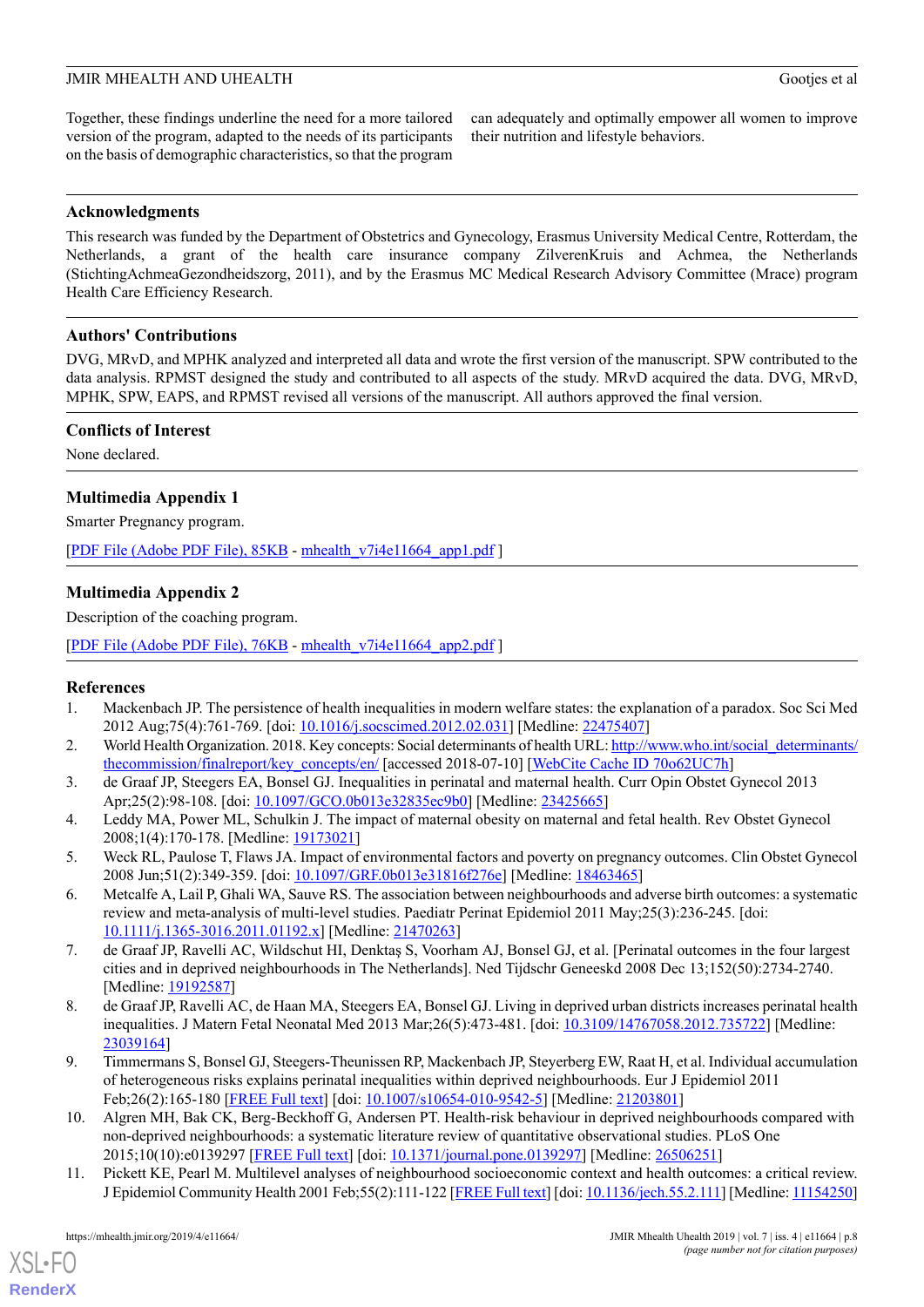- <span id="page-8-0"></span>12. Griffin J, Emery BR, Huang I, Peterson CM, Carrell DT. Comparative analysis of follicle morphology and oocyte diameter in four mammalian species (mouse, hamster, pig, and human). J Exp Clin Assist Reprod 2006 Mar 1;3:2 [[FREE Full text](http://europepmc.org/abstract/MED/16509981)] [doi: [10.1186/1743-1050-3-2\]](http://dx.doi.org/10.1186/1743-1050-3-2) [Medline: [16509981](http://www.ncbi.nlm.nih.gov/entrez/query.fcgi?cmd=Retrieve&db=PubMed&list_uids=16509981&dopt=Abstract)]
- <span id="page-8-1"></span>13. Steegers-Theunissen RP, Twigt J, Pestinger V, Sinclair KD. The periconceptional period, reproduction and long-term health of offspring: the importance of one-carbon metabolism. Hum Reprod Update 2013;19(6):640-655 [\[FREE Full text\]](http://humupd.oxfordjournals.org/cgi/pmidlookup?view=long&pmid=23959022) [doi: [10.1093/humupd/dmt041\]](http://dx.doi.org/10.1093/humupd/dmt041) [Medline: [23959022\]](http://www.ncbi.nlm.nih.gov/entrez/query.fcgi?cmd=Retrieve&db=PubMed&list_uids=23959022&dopt=Abstract)
- <span id="page-8-2"></span>14. van Uitert EM, van der Elst-Otte N, Wilbers JJ, Exalto N, Willemsen SP, Eilers PH, et al. Periconception maternal characteristics and embryonic growth trajectories: the Rotterdam Predict study. Hum Reprod 2013 Dec;28(12):3188-3196. [doi: [10.1093/humrep/det375\]](http://dx.doi.org/10.1093/humrep/det375) [Medline: [24105824](http://www.ncbi.nlm.nih.gov/entrez/query.fcgi?cmd=Retrieve&db=PubMed&list_uids=24105824&dopt=Abstract)]
- <span id="page-8-4"></span><span id="page-8-3"></span>15. Barker DJ. The origins of the developmental origins theory. J Intern Med 2007 May;261(5):412-417 [[FREE Full text](http://dx.doi.org/10.1111/j.1365-2796.2007.01809.x)] [doi: [10.1111/j.1365-2796.2007.01809.x\]](http://dx.doi.org/10.1111/j.1365-2796.2007.01809.x) [Medline: [17444880](http://www.ncbi.nlm.nih.gov/entrez/query.fcgi?cmd=Retrieve&db=PubMed&list_uids=17444880&dopt=Abstract)]
- <span id="page-8-5"></span>16. Prochaska JO, Velicer WF. The transtheoretical model of health behavior change. Am J Health Promot 1997;12(1):38-48. [doi: [10.4278/0890-1171-12.1.38](http://dx.doi.org/10.4278/0890-1171-12.1.38)] [Medline: [10170434](http://www.ncbi.nlm.nih.gov/entrez/query.fcgi?cmd=Retrieve&db=PubMed&list_uids=10170434&dopt=Abstract)]
- <span id="page-8-6"></span>17. Weightman AL, Morgan HE, Shepherd MA, Kitcher H, Roberts C, Dunstan FD. Social inequality and infant health in the UK: systematic review and meta-analyses. BMJ Open 2012;2(3):e000964 [[FREE Full text](http://bmjopen.bmj.com/cgi/pmidlookup?view=long&pmid=22700833)] [doi: [10.1136/bmjopen-2012-000964](http://dx.doi.org/10.1136/bmjopen-2012-000964)] [Medline: [22700833\]](http://www.ncbi.nlm.nih.gov/entrez/query.fcgi?cmd=Retrieve&db=PubMed&list_uids=22700833&dopt=Abstract)
- <span id="page-8-7"></span>18. Hammiche F, Laven JS, van Mil N, de Cock M, de Vries JH, Lindemans J, et al. Tailored preconceptional dietary and lifestyle counselling in a tertiary outpatient clinic in The Netherlands. Hum Reprod 2011 Sep;26(9):2432-2441 [\[FREE Full](http://humrep.oxfordjournals.org/cgi/pmidlookup?view=long&pmid=21752799) [text\]](http://humrep.oxfordjournals.org/cgi/pmidlookup?view=long&pmid=21752799) [doi: [10.1093/humrep/der225](http://dx.doi.org/10.1093/humrep/der225)] [Medline: [21752799\]](http://www.ncbi.nlm.nih.gov/entrez/query.fcgi?cmd=Retrieve&db=PubMed&list_uids=21752799&dopt=Abstract)
- <span id="page-8-8"></span>19. Silva BM, Rodrigues JJ, de la Torre Diez I, López-Coronado M, Saleem K. Mobile-health: a review of current state in 2015. J Biomed Inform 2015 Aug;56:265-272. [doi: [10.1016/j.jbi.2015.06.003\]](http://dx.doi.org/10.1016/j.jbi.2015.06.003) [Medline: [26071682\]](http://www.ncbi.nlm.nih.gov/entrez/query.fcgi?cmd=Retrieve&db=PubMed&list_uids=26071682&dopt=Abstract)
- <span id="page-8-10"></span><span id="page-8-9"></span>20. Free C, Phillips G, Felix L, Galli L, Patel V, Edwards P. The effectiveness of M-health technologies for improving health and health services: a systematic review protocol. BMC Res Notes 2010;3:250 [[FREE Full text](http://www.biomedcentral.com/1756-0500/3/250)] [doi: [10.1186/1756-0500-3-250](http://dx.doi.org/10.1186/1756-0500-3-250)] [Medline: [20925916](http://www.ncbi.nlm.nih.gov/entrez/query.fcgi?cmd=Retrieve&db=PubMed&list_uids=20925916&dopt=Abstract)]
- 21. [Slimmer Pregnant]. URL: <https://www.slimmerzwanger.nl/> [accessed 2018-06-28] [\[WebCite Cache ID 70VYJtRZ6\]](http://www.webcitation.org/70VYJtRZ6)
- <span id="page-8-11"></span>22. Van Dijk MR, Huijgen NA, Willemsen SP, Laven JS, Steegers EA, Steegers-Theunissen RP. Impact of an mHealth platform for pregnancy on nutrition and lifestyle of the reproductive population: a survey. JMIR Mhealth Uhealth 2016;4(2):e53 [[FREE Full text](http://mhealth.jmir.org/2016/2/e53/)] [doi: [10.2196/mhealth.5197\]](http://dx.doi.org/10.2196/mhealth.5197) [Medline: [27234926](http://www.ncbi.nlm.nih.gov/entrez/query.fcgi?cmd=Retrieve&db=PubMed&list_uids=27234926&dopt=Abstract)]
- <span id="page-8-12"></span>23. van Dijk MR, Oostingh EC, Koster MP, Willemsen SP, Laven JS, Steegers-Theunissen RP. The use of the mHealth program Smarter Pregnancy in preconception care: rationale, study design and data collection of a randomized controlled trial. BMC Pregnancy Childbirth 2017 Dec 26;17(1):46 [[FREE Full text](https://bmcpregnancychildbirth.biomedcentral.com/articles/10.1186/s12884-017-1228-5)] [doi: [10.1186/s12884-017-1228-5](http://dx.doi.org/10.1186/s12884-017-1228-5)] [Medline: [28125970](http://www.ncbi.nlm.nih.gov/entrez/query.fcgi?cmd=Retrieve&db=PubMed&list_uids=28125970&dopt=Abstract)]
- <span id="page-8-14"></span><span id="page-8-13"></span>24. van Dijk MR, Koster MP, Willemsen SP, Huijgen NA, Laven JS, Steegers-Theunissen RP. Healthy preconception nutrition and lifestyle using personalized mobile health coaching is associated with enhanced pregnancy chance. Reprod Biomed Online 2017 Oct;35(4):453-460. [doi: [10.1016/j.rbmo.2017.06.014](http://dx.doi.org/10.1016/j.rbmo.2017.06.014)] [Medline: [28688924\]](http://www.ncbi.nlm.nih.gov/entrez/query.fcgi?cmd=Retrieve&db=PubMed&list_uids=28688924&dopt=Abstract)
- <span id="page-8-15"></span>25. Cnattingius S. The epidemiology of smoking during pregnancy: smoking prevalence, maternal characteristics, and pregnancy outcomes. Nicotine Tob Res 2004 Apr;6(Suppl 2):S125-S140. [doi: [10.1080/14622200410001669187](http://dx.doi.org/10.1080/14622200410001669187)] [Medline: [15203816\]](http://www.ncbi.nlm.nih.gov/entrez/query.fcgi?cmd=Retrieve&db=PubMed&list_uids=15203816&dopt=Abstract)
- <span id="page-8-16"></span>26. Englund-Ögge L, Brantsæter AL, Sengpiel V, Haugen M, Birgisdottir BE, Myhre R, et al. Maternal dietary patterns and preterm delivery: results from large prospective cohort study. Br Med J 2014 Mar 4;348:g1446 [\[FREE Full text\]](http://www.bmj.com/cgi/pmidlookup?view=long&pmid=24609054) [doi: [10.1136/bmj.g1446](http://dx.doi.org/10.1136/bmj.g1446)] [Medline: [24609054](http://www.ncbi.nlm.nih.gov/entrez/query.fcgi?cmd=Retrieve&db=PubMed&list_uids=24609054&dopt=Abstract)]
- <span id="page-8-17"></span>27. Steenbeek R, Schellart AJ, Mulders H, Anema JR, Kroneman H, Besseling J. The development of instruments to measure the work disability assessment behaviour of insurance physicians. BMC Public Health 2011 Jan 3;11:1 [[FREE Full text](https://bmcpublichealth.biomedcentral.com/articles/10.1186/1471-2458-11-1)] [doi: [10.1186/1471-2458-11-1](http://dx.doi.org/10.1186/1471-2458-11-1)] [Medline: [21199570\]](http://www.ncbi.nlm.nih.gov/entrez/query.fcgi?cmd=Retrieve&db=PubMed&list_uids=21199570&dopt=Abstract)
- <span id="page-8-18"></span>28. Fogg BJ. A behavior model for persuasive design. In: Proceedings of the 4th International Conference on Persuasive Technology. 2009 Apr Presented at: Persuasive'09; April 26-29, 2009; Claremont, California, USA. [doi: [10.1145/1541948.1541999\]](http://dx.doi.org/10.1145/1541948.1541999)
- <span id="page-8-20"></span><span id="page-8-19"></span>29. Mateos P. A review of name‐based ethnicity classification methods and their potential in population studies. Popul Space Place 2007 May 22;13(4):243-263. [doi: [10.1002/psp.457\]](http://dx.doi.org/10.1002/psp.457)
- 30. [The Netherlands Nutrition Centre]. 2018. [Pregnancy] URL: [https://www.voedingscentrum.nl/professionals/](https://www.voedingscentrum.nl/professionals/kindervoeding-0-4-jaar/zwangerschap.aspx) [kindervoeding-0-4-jaar/zwangerschap.aspx](https://www.voedingscentrum.nl/professionals/kindervoeding-0-4-jaar/zwangerschap.aspx) [accessed 2018-07-10] [\[WebCite Cache ID 70o6ebrcz\]](http://www.webcitation.org/70o6ebrcz)
- <span id="page-8-22"></span><span id="page-8-21"></span>31. Kleinman JC, Pierre MB, Madans JH, Land GH, Schramm WF. The effects of maternal smoking on fetal and infant mortality. Am J Epidemiol 1988 Feb;127(2):274-282. [doi: [10.1093/oxfordjournals.aje.a114803\]](http://dx.doi.org/10.1093/oxfordjournals.aje.a114803) [Medline: [3337083](http://www.ncbi.nlm.nih.gov/entrez/query.fcgi?cmd=Retrieve&db=PubMed&list_uids=3337083&dopt=Abstract)]
- 32. [Social and Cultural Planning Office]. 2012 Nov 26. [Status development of districts in the Netherlands 1998-2010] URL: [https://www.scp.nl/nl/Publicaties/Alle\\_publicaties/Publicaties\\_2012/](https://www.scp.nl/nl/Publicaties/Alle_publicaties/Publicaties_2012/Statusontwikkeling_van_wijken_in_Nederland_1998_2010)
- [Statusontwikkeling\\_van\\_wijken\\_in\\_Nederland\\_1998\\_2010](https://www.scp.nl/nl/Publicaties/Alle_publicaties/Publicaties_2012/Statusontwikkeling_van_wijken_in_Nederland_1998_2010) [accessed 2019-03-02] [[WebCite Cache ID 76ZgbZnlf\]](http://www.webcitation.org/76ZgbZnlf) 33. [Social and Cultural Planning Office]. 2018. [Status scores] URL: [https://www.scp.nl/Onderzoek/Lopend\\_onderzoek/](https://www.scp.nl/Onderzoek/Lopend_onderzoek/A_Z_alle_lopende_onderzoeken/Statusscores)
- [A\\_Z\\_alle\\_lopende\\_onderzoeken/Statusscores](https://www.scp.nl/Onderzoek/Lopend_onderzoek/A_Z_alle_lopende_onderzoeken/Statusscores) [accessed 2018-07-10] [\[WebCite Cache ID 70o6MmoGD\]](http://www.webcitation.org/70o6MmoGD)
- 34. Overdijkink SB, Velu AV, Rosman AN, van Beukering MD, Kok M, Steegers-Theunissen RP. The usability and effectiveness of mobile health technology–based lifestyle and medical intervention apps supporting health care during pregnancy: